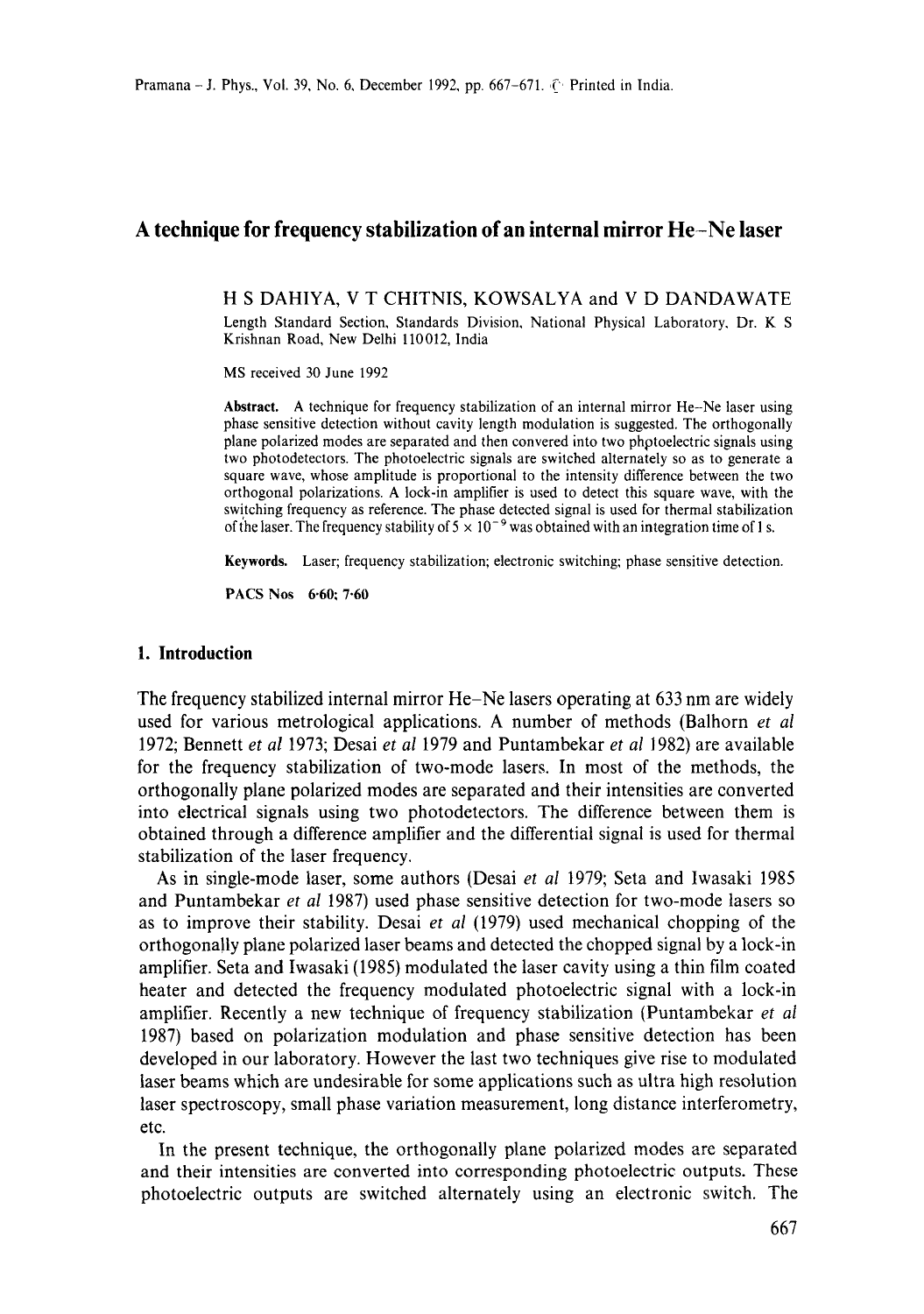electronic switching of the photoelectric outputs is much convenient than mechanical chopping of the laser beams. The output of the electronic switch is a square wave whose amplitude is proportional to the intensity difference between the two modes. The amplitude modulated square wave is detected by a lock-in amplifier. The phase detected output can be used for thermal stabilization of the laser. The technique can be used even if the laser is oscillating in more than two modes and the modes can be tuned over the laser gain curve within a limited region. The main advantage of the technique is stabilization of laser using phase sensitive detection, even without cavity length modulation.

#### **2. Experimental apparatus**

The block diagram of the experimental apparatus is shown in figure 1. The two orthogonally plane polarized modes are separated by properly oriented Wollaston prism and are received by two photodetectors  $D_1$  and  $D_2$ . The outputs of these two photodetectors are switched at some suitable frequency by an electronic analog switch. The switched output is a square wave whose amplitude is proportional to the difference in intensities of the two modes. The signal vanishes when the two modes are symmetrical with respect to gain curve peak. In the present experiment a switching frequency of 400 Hz was used from an external pulse generator,

The output signal from the switching IC is synchronously detected by a lock-in amplifier. The lock-in amplifier output is amplified, integrated and then passed through a heating coil of about 8 ohms resistance, modifying the quiescent current flowing through it. The laser gets stabilized at a point when the intensities of the two modes are equal and the square wave output becomes zero. The laser can be tuned over the gain curve by introducing intentional imbalance with the help of a rotatable analyser.

In order to determine the frequency stability, one of the modes from the back-beam of the laser is selected using a polarizer "P". This is mixed with the beam from a Zeeman split frequency stabilized laser (HP make) using a beam splitter (BS), and the mirror M as shown in figure 1. The stability of this Zeeman split laser is 1 in  $10^9$ 



Figure 1. Schematic diagram of the frequency stabilized internal mirror He-Ne laser using switching technique.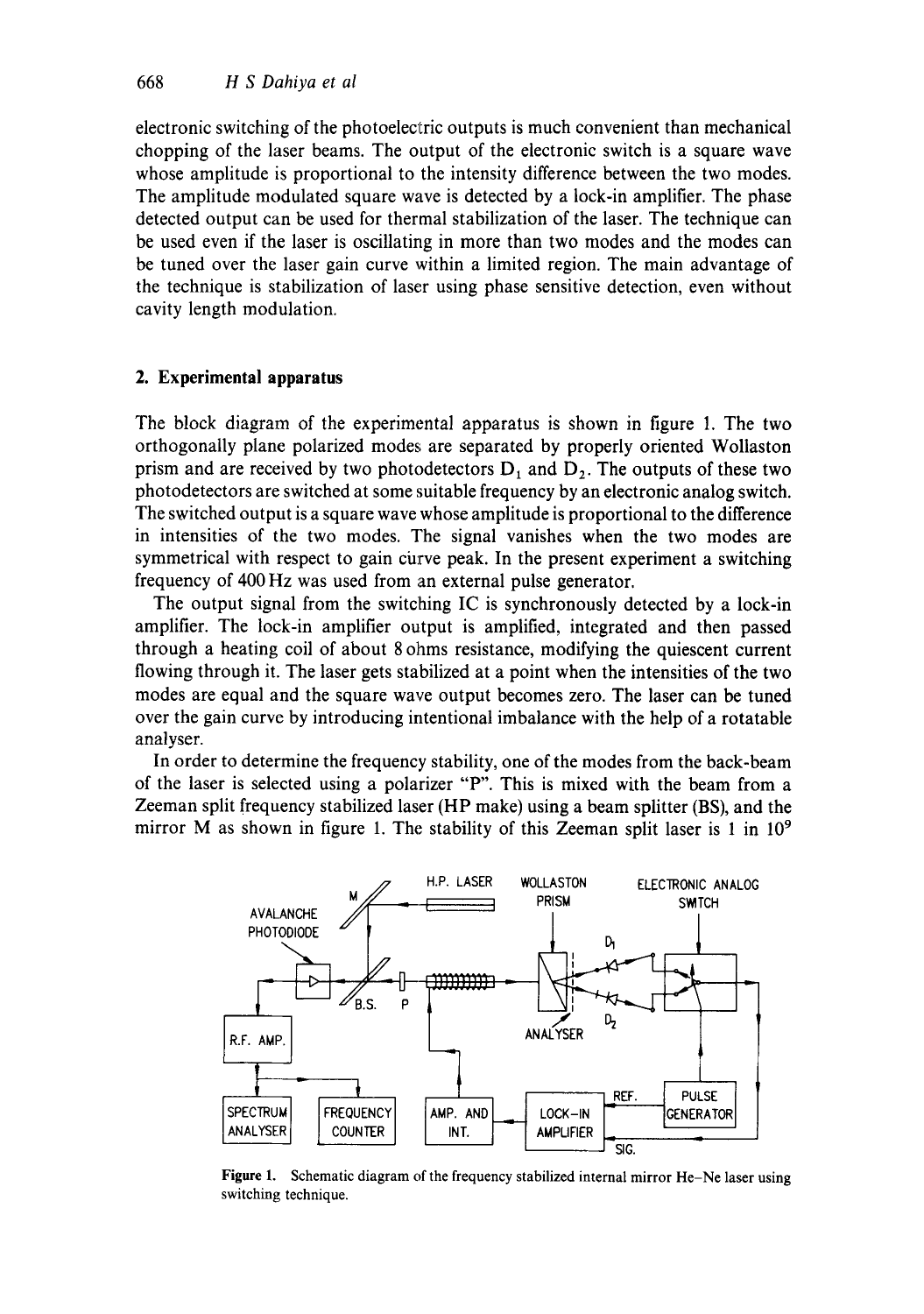**with 1 s integration time. The two beams are combined on the avalanche photodiode so as to give a beat frequency signal. This signal after amplification is monitored on a spectrum analyser. The beat frequency is measured using a frequency counter. The variation in beat frequency is analysed for the estimation of the stability.** 

### **3. Discussion**

**Figure 2 shows the switching pulses and the resulting alternately switched output of the switching IC. For ease of recording a very low pulse frequency of 20 pulse/min was used. The upper level and lower level of the square wave of the switched output correspond to the intensities of the two modes of the laser. As the cavity length varies and symmetrical position is approached the two intensity levels tend to be equal. At point 'Q' they are exactly equal. On the other side of this point, the intensity levels of the two modes are interchanged. Thus the square wave on the right hand side of**  point Q is 180<sup>°</sup> out of phase with the square wave on left hand side. The error signal **on either side of point 'Q' is used to modify the current flowing through the heating coil, so as to lock the laser cavity at point 'Q'. At this point the error signal is zero. Thus the laser is stabilized with the two modes locked at the symmetrical position with respect to the peak of the gain curve. It can also be locked at any other point by tuning it with the help of the rotatable analyser. The analyser rotation causes the intensity change which compensates for the change in intensity due to asymmetry.** 



**switching pulses.**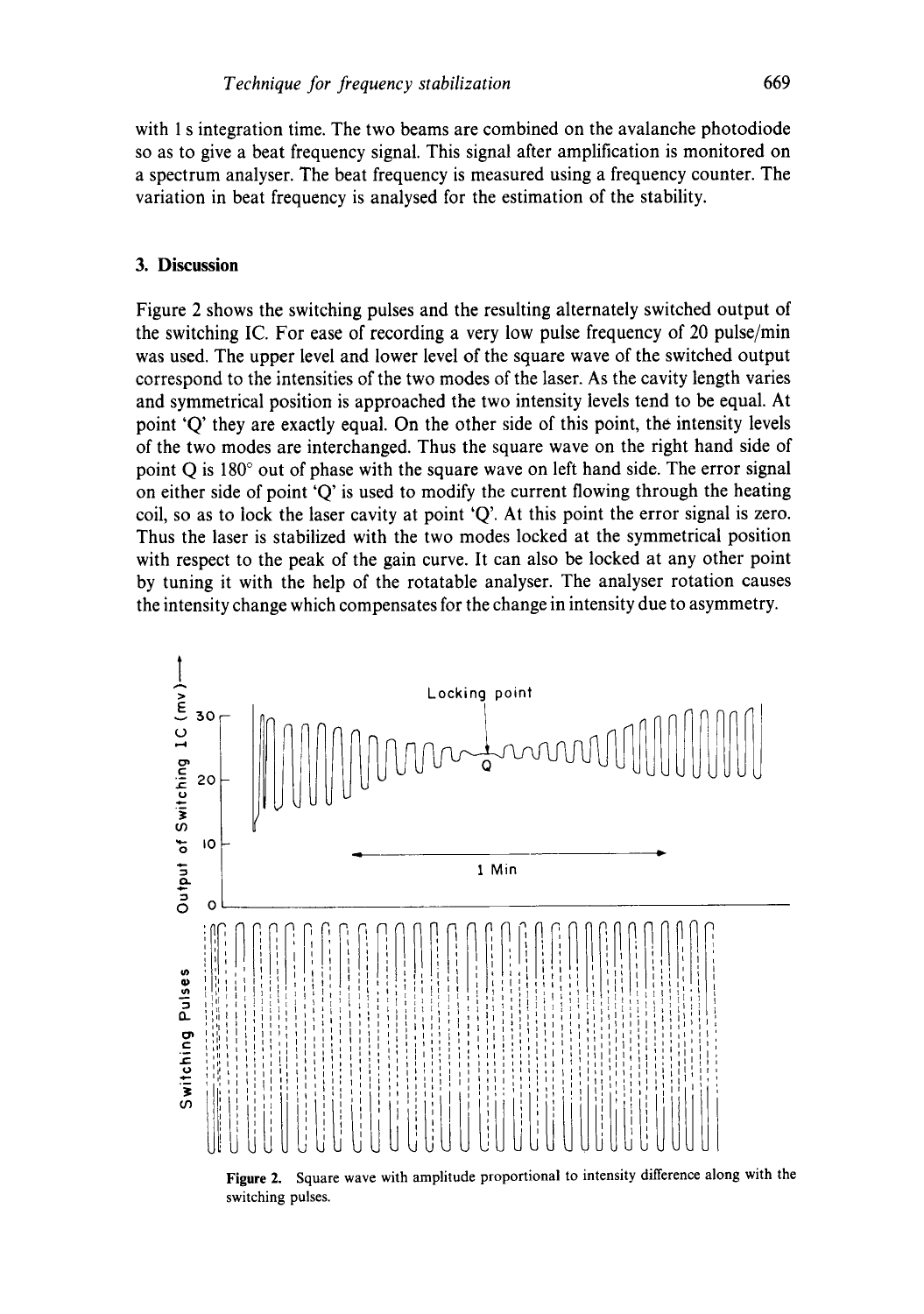

Figure 3. Demonstraton of intensity stabilization. The frequency stability after locking at point R is  $5 \times 10^{-9}$ .



**Figure** 4. Tunability of the two mode laser after frequency stabilization. The tuning range is  $600 \text{ MHz}$  corresponding to  $60^{\circ}$  rotation of the analyser.

Figure 3 demonstrates the intensity stabilization of the laser. Before locking, the control is switched on so as to apply the error signal to the heating coil. The laser gets stabilized immediately, as the variations in intensity are drastically reduced.

The beat frequency was monitored and the Allan variance was calculated. The stability was found to be  $5 \times 10^{-9}$  for 1 s integration time.

The tunability of the laser is demonstrated in figure 4. The analyser rotation is plotted on X-axis and the beat frequency is plotted on Y-axis. Figure 4 shows that the laser can be tuned within a bandwidth of 600 MHz by rotating the analyser in steps. The corresponding change in analyser rotation was about  $60^\circ$ .

## **4. Conclusion**

**A technique of stabilization of an internal mirror He-Ne laser without cavity length modulation has been developed using electronic switching and phase sensitive**